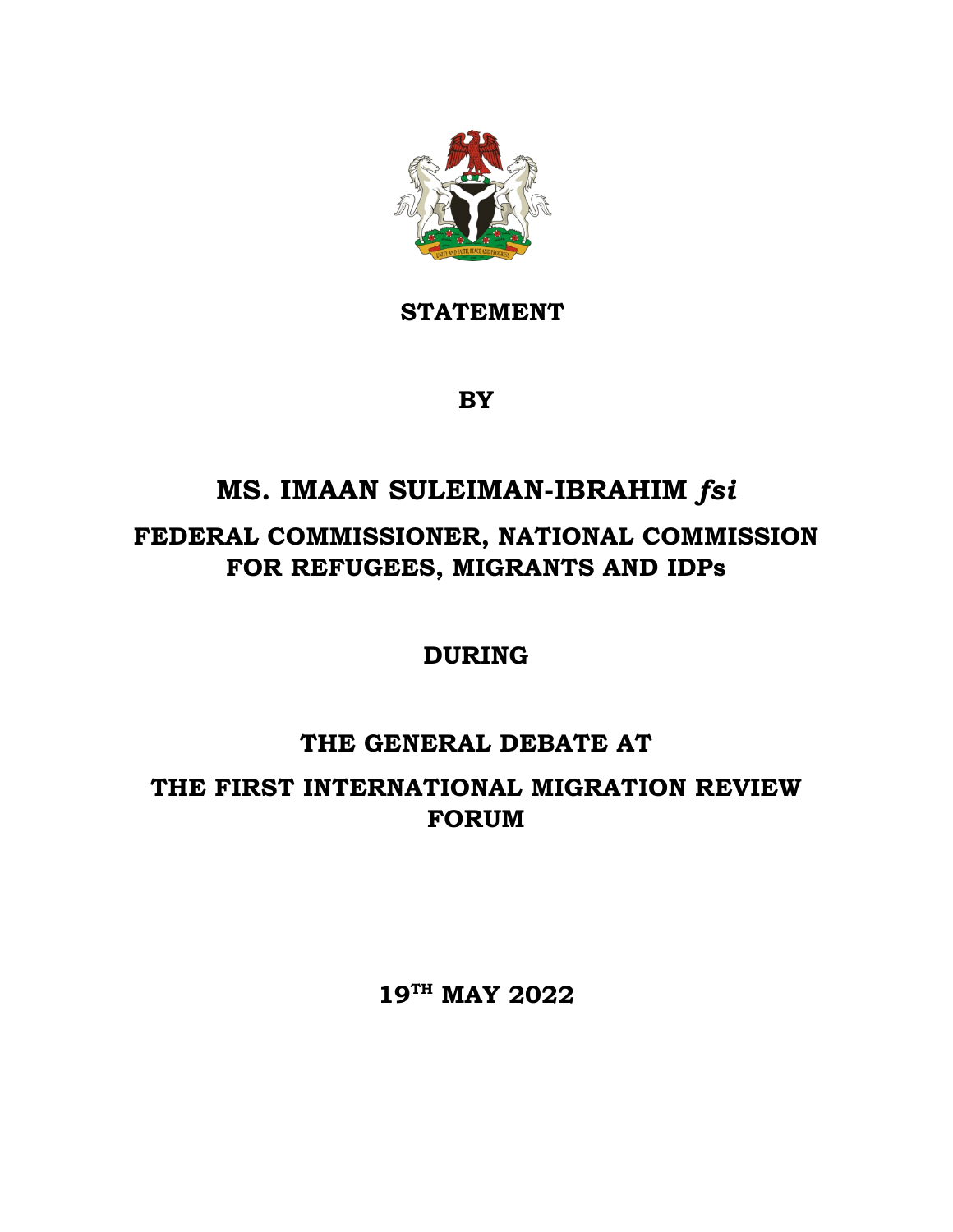### **Mr. President, Secretary-General, Excellencies, Distinguished Delegates.**

I would like to extend my delegation's appreciation to the President of the General Assembly for convening the First International Migration Review Forum (IMRF).

2. This first international review forum (IMRF) presents a great opportunity for a national stocktaking of our implementation of the GCM. Through the national voluntary review exercise, we were able to engage in a critical self-reflective x-ray of our national implementation process that underscored our strength, challenges, lessons learned and proffered suggestions for the way forward for better implementation.

#### **Mr. President**,

3. Nigeria's greatest strength and strategy in the implementation of the GCM come from collaboration and cooperation. Adopting the framework of the whole-of-government and the whole-of-society approach, the government has continued to build collaborations and provide for inclusive and active engagement of all relevant stakeholders including state and non-state actors from all levels as well as regional and international partners in designing and implementing migration-relevant projects and encouraging multistakeholder dialogues. Our major challenges include the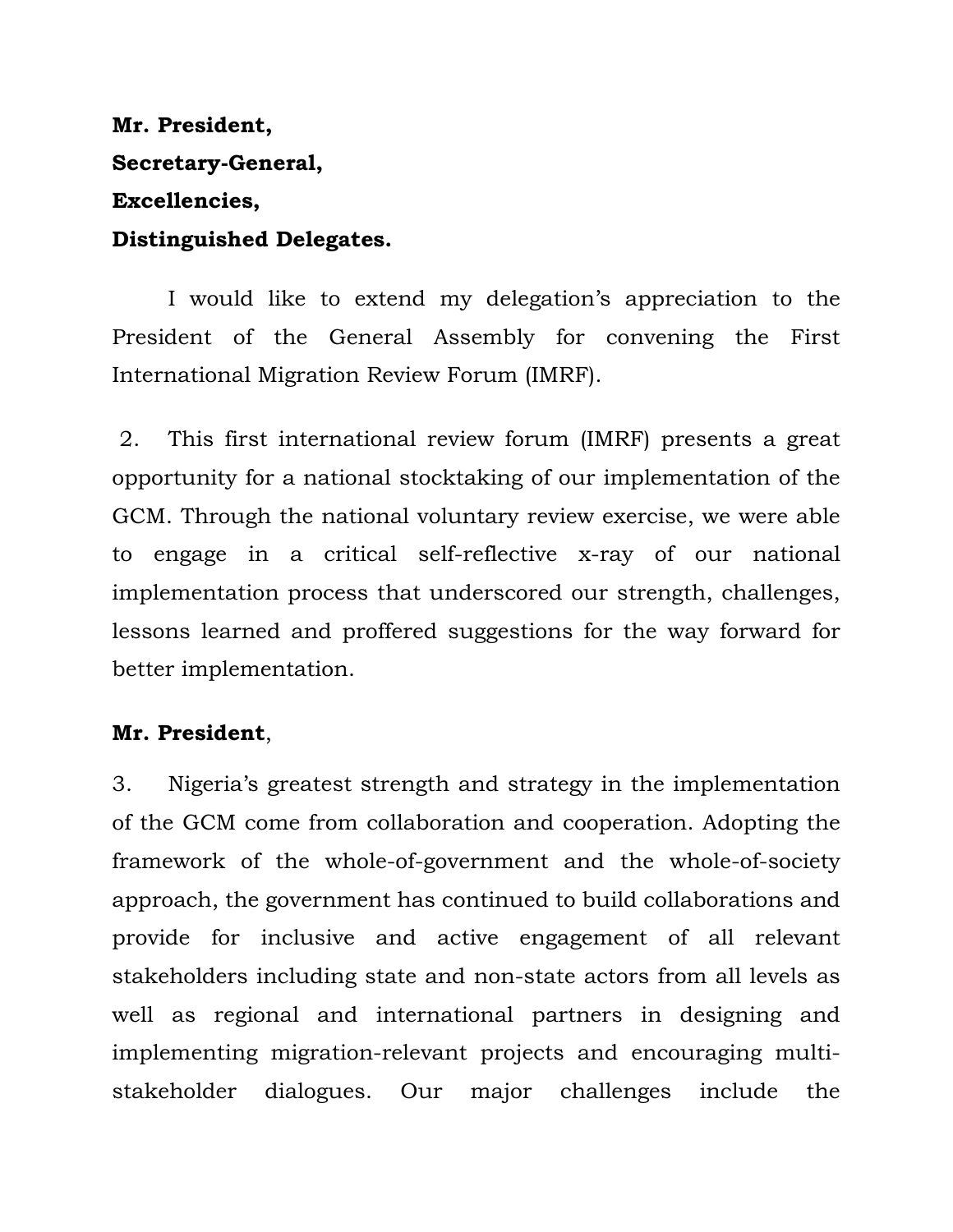inaccessibility of migration data, funding, and the Covid-19 pandemic which delayed or obstructed the implementation of some of the GCM activities especially during the lockdown period.

4. As we assemble here for the first international migration review forum, with the shared purpose of cooperating to ensure that migration is safe, orderly, and regular, I enjoin all of us in our various capacities to use this opportunity to look at the global report card on the GCM implementation in order to self-assess ourselves and recognize where to make amends and work better. There must be an established list of key performance indicators for the way forward on migration issues, which should be closely monitored as pointers to track the progress.

5. Nigeria, as a country of origin, transit, and destination, is a major participant in the global migration dynamics and shares in the abounding gains and numerous challenges of migration. Nigeria's perception and response to migration have evolved from a problem to be solved, a challenging reality to be managed, to a potential to be harnessed. Our efforts in migration management achieved a major stride in 2015 with the adoption of the National Migration Policy.

#### **Mr. President,**

6. I would like to reaffirm Nigeria's commitment to the Global Compact for Safe, Orderly and Regular Migration and Nigeria will continue to strengthen institutional cooperation on national